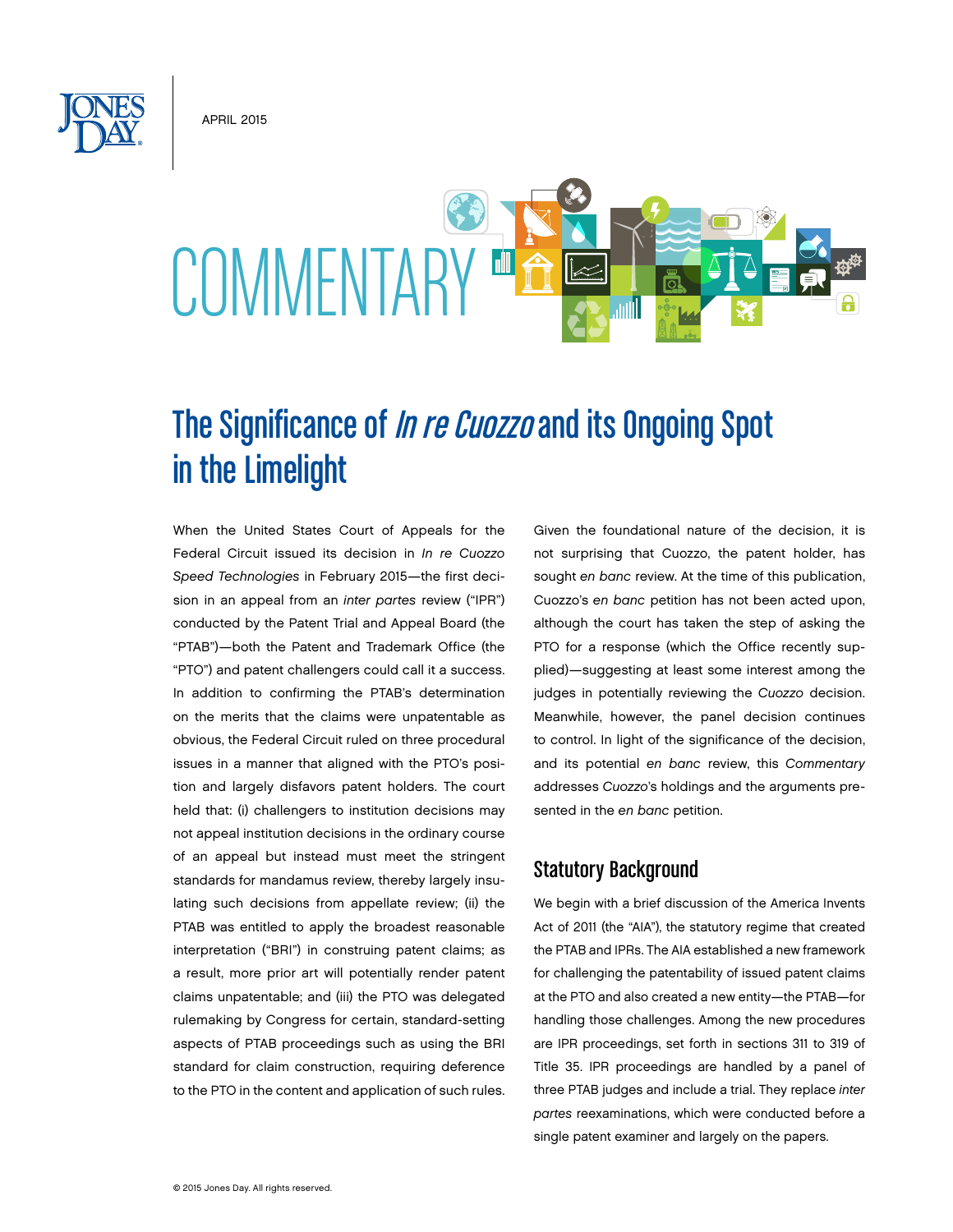The PTAB may not institute an IPR "unless the Director determines that the information presented in the petition" and any response thereto "shows that there is a reasonable likelihood that the petitioner would prevail with respect to at least 1 of the claims challenged in the petition."1 The statute (35 U.S.C. § 314(d)) provides that "[t]he determination by the Director whether to institute an inter partes review under this section shall be final and nonappealable."2

The PTAB has three months to decide whether to institute an IPR, and IPRs generally must be completed within one year of their institution.3 The issues decided in an IPR typically have estoppel effect in district court proceedings, thus limiting the invalidity arguments that the patent challenger (or one in privity with it) may later invoke in district court.<sup>4</sup> Appeals from PTAB final written decisions may be taken only to the Federal Circuit, making that court the final arbiter of IPRs short of any United States Supreme Court review.5

Since enactment of the AIA, the PTO has promulgated various rules and standards governing IPRs. Among them is a rule that claims construed in IPRs shall be given their broadest reasonable interpretation, as opposed to the standard applicable in district court proceedings under *Phillips v. AWH Corp.*6 The BRI standard is friendly to patent challengers in IPRs. When a claim is interpreted broadly, it is more likely to run into invalidating prior art.

IPRs have proven very popular. Under the AIA, IPRs could be requested as early as September 16, 2012, and parties began filing requests on that first day. In the three and a half months remaining in 2012, 96 IPR petitions were filed, and the number has steadily grown, to approximately 700 in 2013 and more than double that to 1,500 in 2014.<sup>7</sup> These numbers have been far greater than expected, and by all accounts, the growth will continue.<sup>8</sup>

Between the sheer number of IPRs instituted and the requirement to conduct the proceedings and issue a decision within one year of institution, appeals from the earliest of the PTAB trials are now routinely reaching the Federal Circuit—and are also reaching a decision. Early appeals have raised a number of challenges regarding the statutory provisions in the AIA as well as the PTO's newly promulgated rules.

## Background of the Cuozzo Appeal

One of the earliest IPRs to put the statutory provisions and PTO rules to the test—in fact, one requested the first day available was *Garmin International v. Cuozzo Speed Technologies*. The case was also the first IPR to reach a decision in the Federal Circuit after a final written decision by the PTAB.

In its petition for *inter partes* review, Garmin, the patent challenger, sought to challenge the patentability of four claims in Cuozzo's U.S. Patent No. 6,778,074 (the '074 patent) as anticipated or obvious based on certain combinations of prior art. The PTAB instituted review on only three claims, and for two of the claims the PTAB relied on obviousness rationales that differed from the grounds that Garmin had presented.<sup>9</sup> After a trial, the PTAB issued a final written decision, holding that all three of the claims were unpatentable as obvious. The PTAB also denied Cuozzo's motion to amend its claims.

Cuozzo appealed. As an interesting twist, Cuozzo and Garmin settled during the pendency of the appeal, and Garmin withdrew as a party. However, because the PTO had intervened under 35 U.S.C. § 143 to defend the final written decision of obviousness, the appeal proceeded between Cuozzo and the PTO.<sup>10</sup> In a 2-1 decision, the Federal Circuit, applying the recently modified paradigm for appellate review of claim construction determinations set forth by the Supreme Court in *Teva Pharmaceuticals U.S.A., Inc. v. Sandoz, Inc.*, 11 found that the PTAB correctly construed the challenged claims, found no issue with the PTAB's determination that the claims were obvious, and declined to alter the PTAB's denial of Cuozzo's motion to amend its claims. The court thus upheld the PTAB's decision that the three claims were unpatentable. Judge Dyk wrote the majority opinion for himself and Judge Clevenger, and Judge Newman dissented.

# Cuozzo's Big Three

In the process of affirming the PTAB decision on the merits, the court of appeals addressed three preliminary issues that will govern or shed light on future PTAB proceedings and resulting appeals, and two of these issues were the principal basis of disagreement between the majority and dissent. The court's resolution of these issues is important to PTAB proceedings and appeals. In each instance, the court decided in favor of the PTO.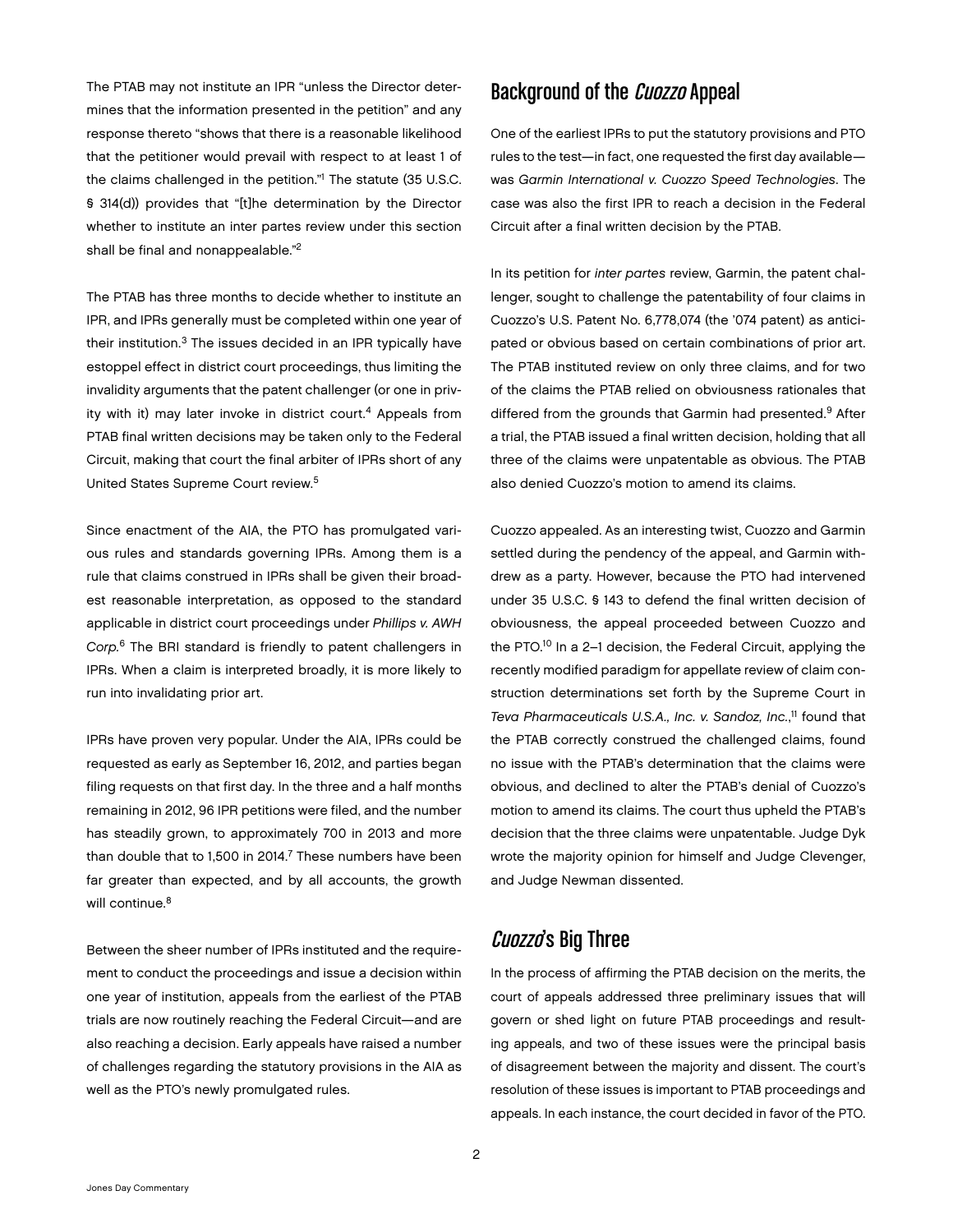1. The PTAB's Substantial Freedom in IPR Institution Decisions Under *Cuozzo*. Cuozzo challenged the PTAB's decision to institute trial on grounds not presented by Garmin in its petition seeking review. According to Cuozzo, PTAB proceedings are meant to be adversarial proceedings in which the PTAB is permitted to make rulings only on issues presented by the parties, and Congress did not intend to allow the PTAB to "gin up" its own grounds for evaluating the patentability of a claim.<sup>12</sup> In response, the PTO argued that institution decisions are wholly unappealable. The PTO further argued that the PTAB's purportedly "ginned up" grounds had been implicitly presented by Garmin. The grounds at issue concerned two claims that depended from broader claims, and Garmin's petition raised the prior art at issue in seeking review of those claims.<sup>13</sup>

On this fundamental jurisdictional question of whether PTAB institution decisions can be appealed, the Federal Circuit answered "no"—mostly. The court explained that it had already held that interlocutory review of an institution decision is barred, even by a mandamus petition.<sup>14</sup> Now confronted with whether an institution decision could be reviewed at the conclusion of the PTAB proceeding, i.e., after a final written decision, the Federal Circuit was almost as strict. It left open the possibility that a party could seek review of an institution decision after a final written decision by seeking mandamus review, but given the strict standard for such review, the review is likely limited as a practical matter.

In reaching its conclusion, the court relied largely on the statutory text regarding appeals from IPR decisions, and in particular on § 314(d). Section 314 governs the institution of *inter partes* review. Section 314(d), entitled "No Appeal," states that "[t]he determination by the Director whether to institute an *inter partes* review under this section shall be final and nonappealable." According to the court, because §§ 319<sup>15</sup> and 141(c)<sup>16</sup> prohibit all interlocutory appeals on their own, § 314(d) must have been intended to do more than prevent interlocutory appeals of institution decisions. The court also pointed out that § 314(d) does not include any qualifier as to its time period of applicability, thus suggesting that Congress intended institution decisions to be nonappealable, even after a final written decision.<sup>17</sup>

While the court left open the possibility of review via a mandamus petition, such review is likely reserved for only the most egregious actions by the PTAB, given the stringent standards

for mandamus review. To pursue mandamus relief, the petitioner must satisfy three conditions: (i) the party seeking the writ must have no other adequate means to attain the desired relief, (ii) the requester's right to issuance of the writ is clear and indisputable, and (iii) the issuing court is satisfied that the writ is appropriate under the circumstances. The facts of *Cuozzo* did not reach this strict standard. The panel ruled that, even if Cuozzo's appeal were treated as a mandamus petition, Cuozzo failed to come close to meeting the clearand-indisputable requirement for mandamus relief.<sup>18</sup>

In dissent, Judge Newman questioned the prudence of the majority's departure from the "fundamental rule of administrative action, that agency decisions must be reviewable on appeal."<sup>19</sup> In Judge Newman's view, the statute limits interlocutory appeals but should not be read as "heavy-handed foreclosure of all review of anything related to the petition."20

Under the majority's decision permitting only limited review of institution decisions, however, the PTAB has substantial freedom in establishing the grounds on which it grants IPR review, and it is likely to see its institution decision-making authority as effectively immune from challenge.

The court's decision is also favorable to petitioners. If the PTAB is not convinced that the petition has presented convincing arguments, it may nonetheless grant the petition on modified grounds, and its decision to do so will largely be insulated from review. Thus, while patent challengers should not rely on the PTAB to develop arguments for them, they may benefit from any independent analysis of the PTAB at the institution stage.

2. *Cuozzo*'s Approval of the PTO's Petitioner-Friendly BRI Standard for Claim Construction in IPRs. Cuozzo also challenged the PTO's decision to apply the BRI standard for claim construction in IPR proceedings. The BRI standard applies in pre-AIA PTO proceedings. Cuozzo argued that this standard is inappropriate for IPRs and urged instead the standard that district courts apply under *Phillips*. According to Cuozzo, IPRs, like district court proceedings and unlike other PTO proceedings, are adversarial rather than examinational. Cuozzo further argued that adoption of the BRI standard constituted substantive rulemaking beyond the PTO's authority.<sup>21</sup> The PTO countered that the BRI standard is appropriate and defended its authority to establish the claim construction standard for IPRs.<sup>22</sup>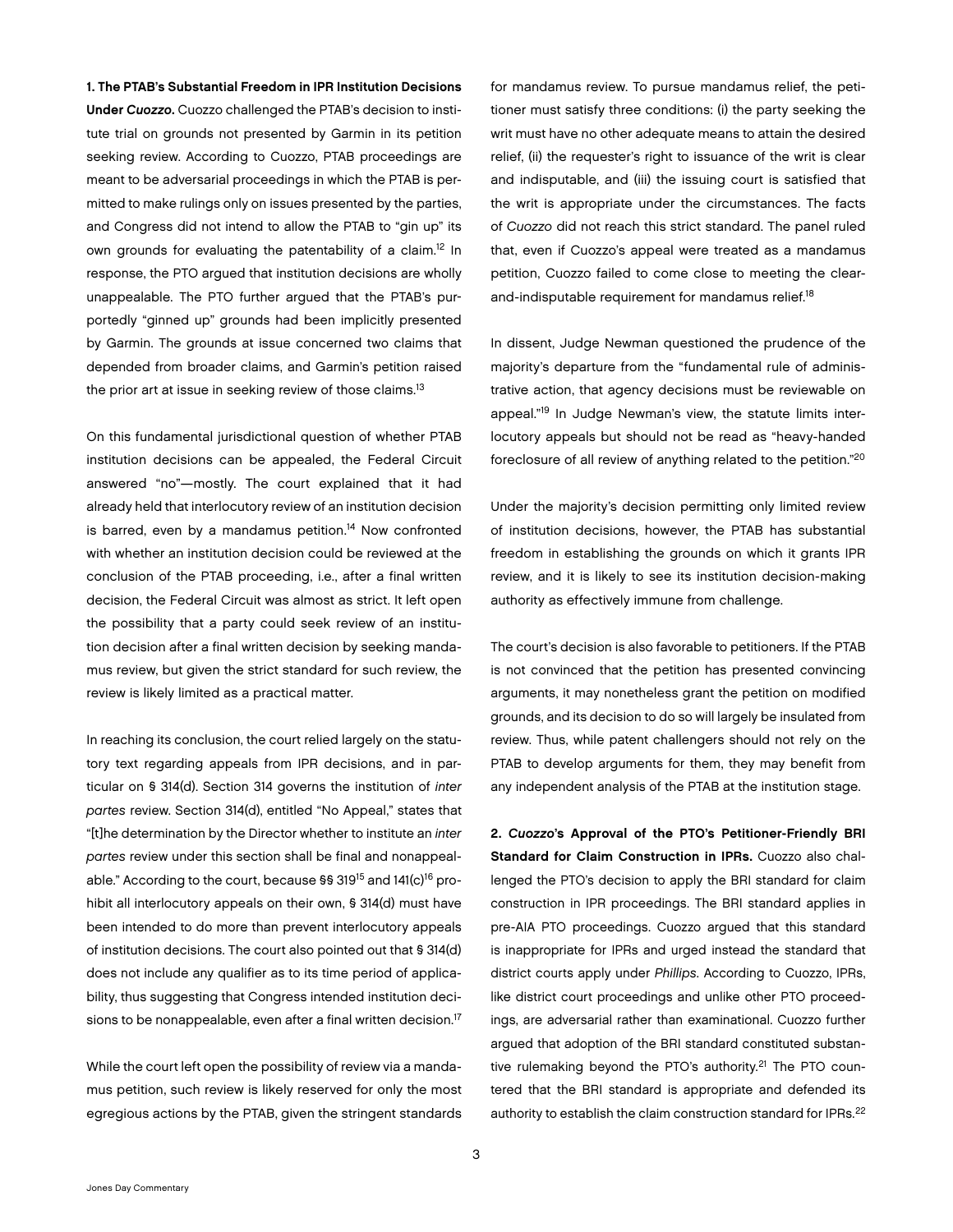Again, the court of appeals agreed with the PTO by affirming use of the BRI standard. Although the court recognized that the AIA "is silent on" the standard for construing claims in an IPR, it held that Congress "implicitly adopted" the BRI standard.23 Judge Dyk emphasized the century-plus history of the BRI standard at the PTO against which Congress legislated when it enacted the AIA.<sup>24</sup> During that time, the BRI standard had been applied in any initial examinations, interferences, reissues, and reexaminations where the patent had not yet expired and its claims could still be amended. As the court explained, the BRI standard accounts for later amendment of a claim, minimizing the need for litigation over those amendments, and IPRs, like its predecessor proceedings, allow for claim amendment.25 Applying the principle that Congress is presumed to be aware of widely known agency practice, the court found "no indication that the AIA was designed to change the claim construction standard that the PTO has applied for more than 100 years."26

The court was not swayed by Cuozzo's arguments that the limitation in IPRs to one opportunity to amend claims made IPRs meaningfully different for purposes of claim construction: "Although the opportunity to amend is cabined in the IPR setting, it is thus nonetheless available."<sup>27</sup> The court also rejected Cuozzo's argument that IPRs were "adversarial," warranting the claim construction applicable in district court.<sup>28</sup> The court briefly pointed to interference proceedings, which use the BRI standard, as "in some sense adjudicatory."<sup>29</sup> The court also returned again to its view that Congress, in enacting the AIA against the backdrop of the BRI standard and failing to set forth a different standard, implicitly adopted the BRI standard.<sup>30</sup>

The panel, however, did not rest its decision solely on congressional authority for the BRI standard. It continued by holding that, even if Congress did not implicitly adopt the BRI standard in the AIA, the PTO was entitled to establish that standard under its delegation of rulemaking authority in the AIA. Although the Federal Circuit had previously ruled under pre-AIA law that the PTO does not have substantive rulemaking authority, $31$  the court relied on the new provisions in the AIA (in § 316(a)(2)), which directed the PTO to establish regulations "setting forth the standards for the showing of sufficient grounds to institute a review." The court found that use of the BRI standard fell within this delegation of authority, and that *Chevron* deference to their rulemaking should be applied.32

In performing a *Chevron* analysis, the court looked to (i) whether Congress had directly spoken to the precise question at issue—an inquiry the court already answered in the negative33—and (ii) if Congress had not spoken, whether the agency's interpretation was based on a permissible construction of the ambiguous statutory language at issue. On that point, the court again relied on the long history of applying the BRI standard in other post-grant proceedings such as reexaminations, reissues, and interferences, stating that the policy rationales for use of the BRI standard applied to IPRs as well. The court also noted that the PTO has discretion to consolidate IPRs with other proceedings, "suggest[ing] that a single claim construction standard across proceedings is appropriate."<sup>34</sup> On the merits, the court held that the PTAB properly applied the BRI standard, doing so under the standard of review set forth in *Teva*, and further held that the claims were obvious.

In dissent, Judge Newman viewed the BRI standard for IPRs as contrary to the intent of Congress. Judge Newman described IPRs as fundamentally different from examinationtype proceedings where claim amendments can be freely made, and she cited the AIA's legislative history as an indication of Congress's desire to "'convert' *inter partes* reexamination 'from an examinational proceeding to an adjudicative proceeding.'"35 Judge Newman viewed this express desire to move to an adjudicative framework, in combination with the very limited ability to amend claims in an IPR, as evidence of congressional intent that IPR proceedings serve as a "surrogate for district court litigation," thus warranting the claim construction standard used in district courts.<sup>36</sup> Judge Newman argued that, "[b]y refusing to apply to *Inter Partes* Review the procedural and substantive law of the district courts, the panel majority defeats the legislative purpose, for the PTO tribunal cannot serve as a surrogate for district court litigation if the PTAB does not apply the same law to the same evidence."37

But under the majority's ruling, the court handed the PTO a significant victory that will have ramifications beyond the particular issue of the claim construction standard. The court's ruling strengthens the PTAB as a critical entity shaping the scope and procedures of IPRs. Under *Chevron*, the PTAB will enjoy substantial deference in crafting and applying IPR rules. Further, the PTAB will enjoy the deferential standard of review of claim construction factual findings that applies under *Teva*.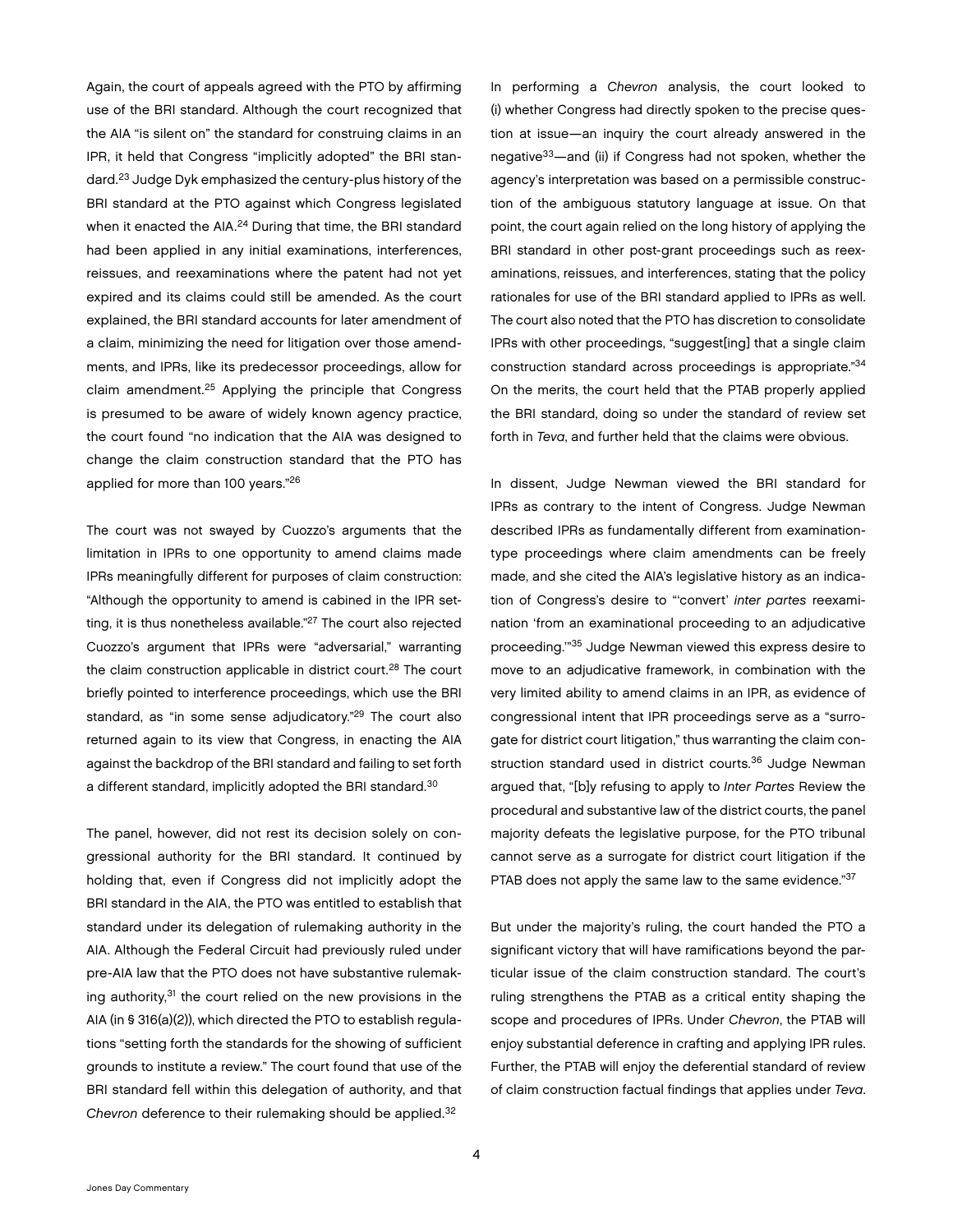With respect to petitioners, the BRI standard is likely their biggest win in *Cuozzo*. Patent claims that are borderline obvious will be much more likely to be found unpatentable when their scope is evaluated at the PTAB under the BRI standard, such that it encompasses a larger universe of prior art.

3. The PTAB's Substantial Freedom in Deciding Whether to Grant Leave to Amend. The final preliminary issue addressed by the court was the PTAB's denial of Cuozzo's motion for leave to amend its claims. In denying Cuozzo's motion, the PTAB held that Cuozzo's proposed amendment lacked written description support and would improperly broaden the scope of the claims as construed by the PTAB.<sup>38</sup>

The court affirmed the PTO's ruling. In doing so, the court held that the same standard for amendment used in reissues and reexaminations applies in IPRs: whether the amended claim "contains within its scope any conceivable apparatus or process which would not have infringed the original patent"; if it does, the amendment is improper.<sup>39</sup> Under that standard, the court affirmed the PTAB's denial of amendment on the ground that it would have improperly broadened the original claims.

The narrow ground for amendment favors patent challengers. *Cuozzo* may foretell limited success on motions to amend, either initially or in challenging their denial on appeal. The court's approval of the PTAB's high bar to making claim amendments may give patent owners pause when considering how to extract their issued patent claims from a PTAB challenge. The ruling was also a win for the PTO, having pressed for the amendment standard approved by the court.

### Cuozzo Going Forward, Maybe in Cuozzo Itself

The *Cuozzo* decision will likely spur even more petitions for IPR proceedings to review patents for patentability. As the statistics show, IPRs were popular from the start, and the *Cuozzo* decision will further cement that route to challenging patents. Although institution decisions will often, if not almost always, be unreviewable, for patent challenges that are instituted, the BRI standard makes it easier to demonstrate unpatentability than the claim construction standard applicable in district court.

The still-nascent nature of IPRs, however, leaves open for further litigation specific applications of *Cuozzo* and other issues attendant to the statutory provisions and the PTO's promulgated rules. With still more Federal Circuit appeals challenging PTAB procedural practice in the pipeline, the coming months will be telling as to whether the PTAB will continue to operate substantially as it sees fit.

Indeed, *Cuozzo*, itself a divided decision, may yet be reviewed *en banc* or at the Supreme Court.40 Cuozzo requested rehearing *en banc* in March 2015, and the next day the court invited a response from the PTO, which was filed on April 14, 2015. In its rehearing petition, Cuozzo challenges the majority's rulings on review of institution decisions and the BRI standard. On the first issue, Cuozzo argues that Congress did not intend to make institution decisions bulletproof. While Congress intended for interlocutory appeals of institution decisions to be unavailable based on the time-sensitive nature of PTAB proceedings, Cuozzo argues that review of whether the PTAB has complied with the statutory requirements for institution must be available.<sup>41</sup> On the second issue, Cuozzo argues that the BRI claim construction standard is inappropriate for PTAB proceedings and that the Patent Office does not have rulemaking authority to implement that standard.<sup>42</sup>

The PTO has responded and, as expected, has urged the Federal Circuit not to rehear the case on the view that the majority panel got it right.43 The PTO reiterated that Cuozzo's reading of § 314(d) to allow challenges to institution decision following final written decisions is contrary to the plain language and would render that section entirely redundant to other AIA provisions.<sup>44</sup> The PTO further defended the substantive rulemaking authority recognized by the Federal Circuit in arguing that the BRI standard is appropriate under the AIA.45 Finally, the PTO argued that rehearing is improper for a practical reason, namely that, even if Cuozzo were right on the standards it wants the *en banc* court to adopt, it would not prevail under those standards on the facts of this case.<sup>46</sup> We await the Federal Circuit's decision on Cuozzo's request.

In the meantime, in settling several issues, at least for now, the *Cuozzo* decision is a significant step in clarifying certain issues for the high volume of IPRs.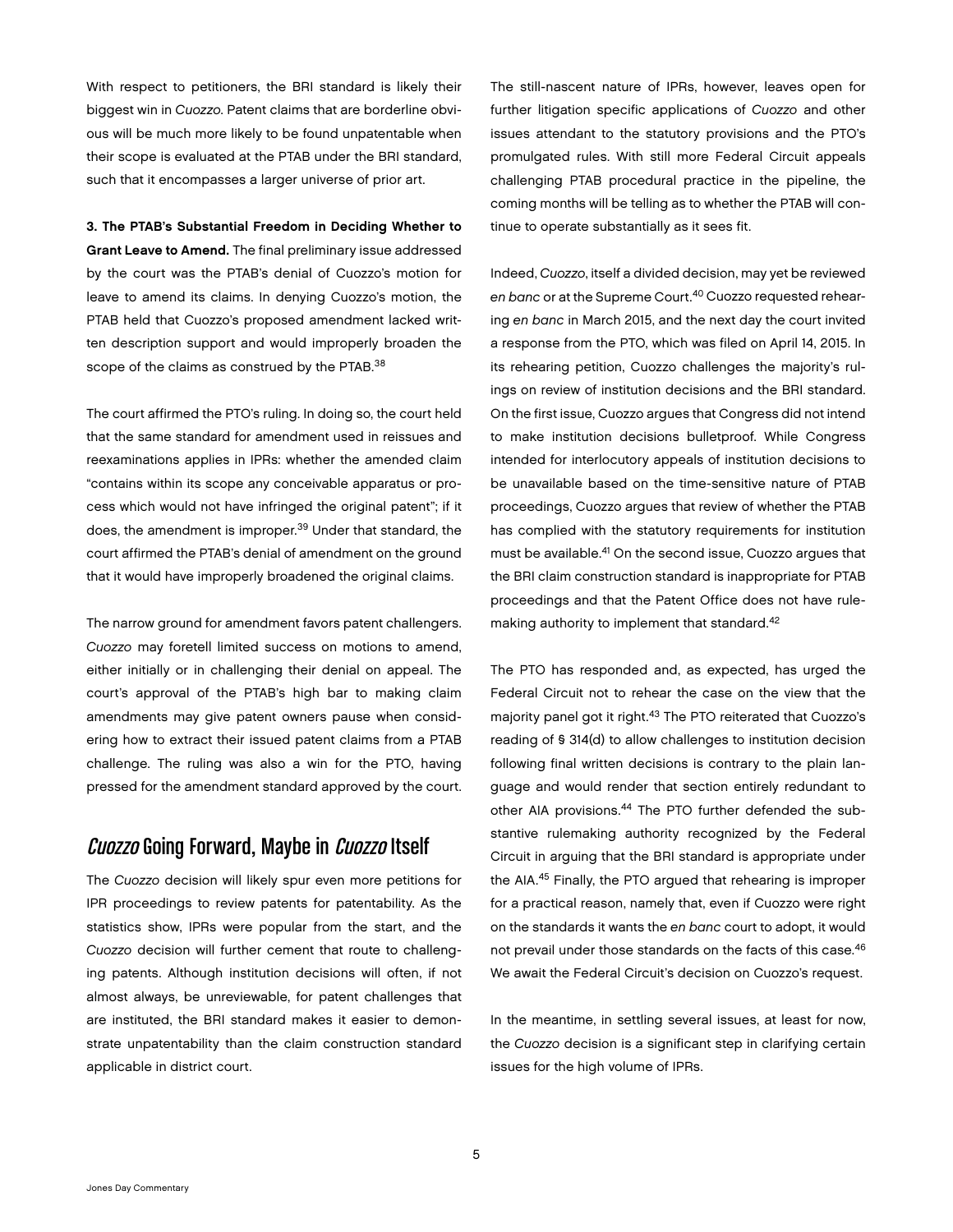### Lawyer Contacts

For further information, please contact your principal Firm representative or one of the lawyers listed below. General email messages may be sent using our "Contact Us" form, which can be found at [www.jonesday.com.](http://www.jonesday.com)

#### Gregory A. Castanias

Washington +1.202.879.3639 [gcastanias@jonesday.com](mailto:gcastanias@jonesday.com)

#### David B. Cochran

Cleveland +1.216.586.7029 [dcochran@jonesday.com](mailto:dcochran@jonesday.com)

#### Jennifer L. Swize

Washington +1.202.879.5417 [jswize@jonesday.com](mailto:jswize@jonesday.com)

#### Matthew W. Johnson

Pittsburgh +1.412.394.9524 [mwjohnson@jonesday.com](mailto:mwjohnson@jonesday.com)

#### **Endnotes**

- 1 35 U.S.C. § 314(a).
- 2 35 U.S.C. § 314(d).
- 3 35 U.S.C. §§ 314(b), 316(a)(11); 37 C.F.R. § 42.100(c).
- 4 35 U.S.C. § 315(e)(2).
- 5 35 U.S.C. § 319.
- 6 45 F.3d 1303 (Fed. Cir. 2005) (*en banc*).
- 7 Source: Patent Review Processing System (PRPS) (2015).
- 8 Initial Patent Office reports estimated approximately 460 petitions would be requested per year. 77 Fed. Reg. 48680, 48724. Through only the first four months of fiscal year 2015, 556 petitions for IPRs have been filed, projecting to more than 1,650 petitions for the year. Source: Patent Review Processing System (PRPS) (2015).
- 9 Claim 17 of the '074 patent depended from claim 14 and further from claim 10. The PTAB found that the 35 U.S.C. § 103 grounds of unpatentability presented by Garmin for claims 10 and 14 were insufficient, but that, when combined with an additional reference presented by Garmin for claim 17, the prior art not only taught the added limitation of claim 17 but also the limitations of claims 10 and 14. Having decided to institute trial for claim 17, the PTAB found that trial must also be instituted for claims 10 and 14, which are necessarily broader than claim 17. See Garmin, IPR2012-00001, Institution Decision, Paper 15 at 18-19 and 22-23.
- 10 Brief of Appellant Cuozzo at 27-47.
- 11 135 S. Ct. 831, 841 (2015). In *Teva*, the Supreme Court rejected the Federal Circuit's practice of reviewing lower courts' claim construction decisions *de novo*. The Court held that factual conclusions underpinning claim construction rulings must be given deference on appeal, being reviewed for "clear error."
- 12 Brief of Appellant Cuozzo at 26-28.
- 13 *Id*. at 37-39.
- 14 Opinion of the court at 6; *In re Dominion Dealer Solutions, LLC*, 749 F.3d 1379, 1381 (Fed. Cir. 2014).
- 15 "A party dissatisfied with the final written decision of the Patent Trial and Appeal Board under section 318(a) may appeal the decision…." 35 U.S.C. § 319.
- 16 "A party to an *inter partes* review or a post-grant review who is dissatisfied with the final written decision of the Patent Trial and Appeal Board under section 318(a) or 328(a) (as the case may be) may appeal the Board's decision only to the United States Court of Appeals for the Federal Circuit." 35 U.S.C. § 141(c).
- 17 Opinion of the court at 6-7.
- 18 Opinion of the court at 9-10.
- 19 Dissent at 13.
- 20 Dissent at 12-13.
- 21 Brief of Appellant Cuozzo at 30-34.
- 22 Brief of Intervenor PTO at 39-45.
- 23 *Id*. at 13-14, 16.
- 24 Opinion of the court at 11-13.

6